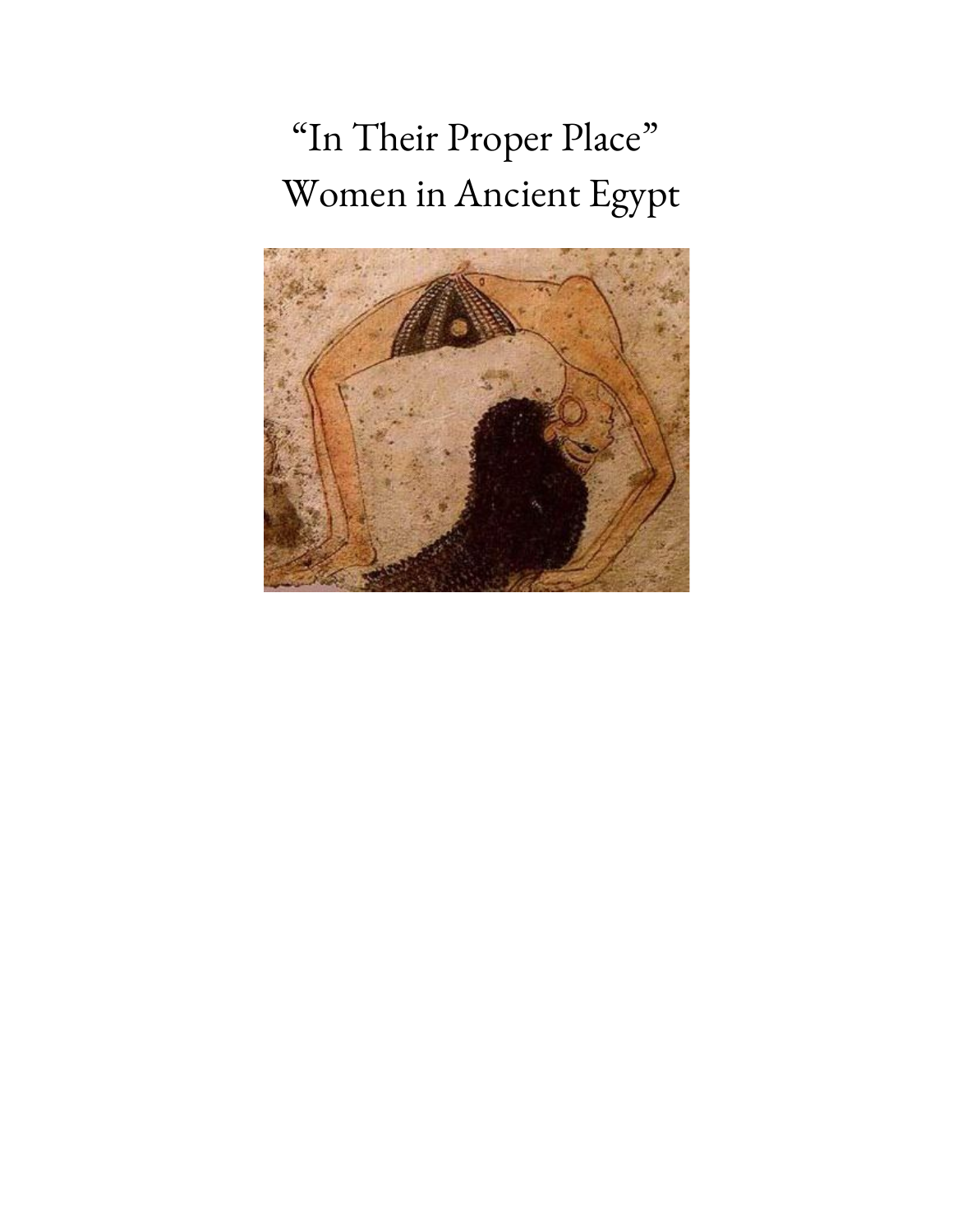#### **Dates**

June 19, 2020 - August 14, 2020

# **Time**

Friday, 5:00 p.m. (EDT).- 6:00 p.m. (EDT)

# **Location**

Zoom Meeting Link: [https://us02web.zoom.us/j/81935205107](https://urldefense.com/v3/__https://us02web.zoom.us/j/81935205107__;!!BpyFHLRN4TMTrA!soNnA_gScuUUQZPZ5Ma8oqxqaMQF7NrBvtv0zdATWJ_lwA6tv2oGE7C41hMb0jeg6k-o$) Zoom Meeting ID: 823 5574 6687

#### **Overview**

What did it mean to be female in ancient Egypt? What roles did women hold in society? How did women negotiate power within those roles?

Women accounted for half of the population of ancient Egypt, but their voices are often absent from the written record. While there are many texts that talk *about* women, there are relatively few that reveal what women had to say. Despite the lack of textual sources from the point of view of women, Egyptologists have at our disposal a large number of texts that offer portraits of women, both ideal and real, that can be used to recreate how they were perceived by society at large and how they lived in reality. Our investigation of gender in ancient Egypt will take a varied approach, using modern gender theory in conjunction with literary, documentary, and religious texts. We will examine the lives of "ordinary" women from throughout Egyptian history, moving away from the focus on the royal woman to gain an understanding of what their lives were like and how they changed over time. In addition, we will explore the intersections between gender and other aspects of identity, including status, sexuality, and ethnicity. We will then use this understanding to discuss how women transcended the limitations of their identity and negotiated power in their world.

## **Structure**

Each of our weekly meetings will focus on a discussion of the assigned readings for that particular session. These readings will often be primary sources, but some weeks will include secondary readings drawn from the fields of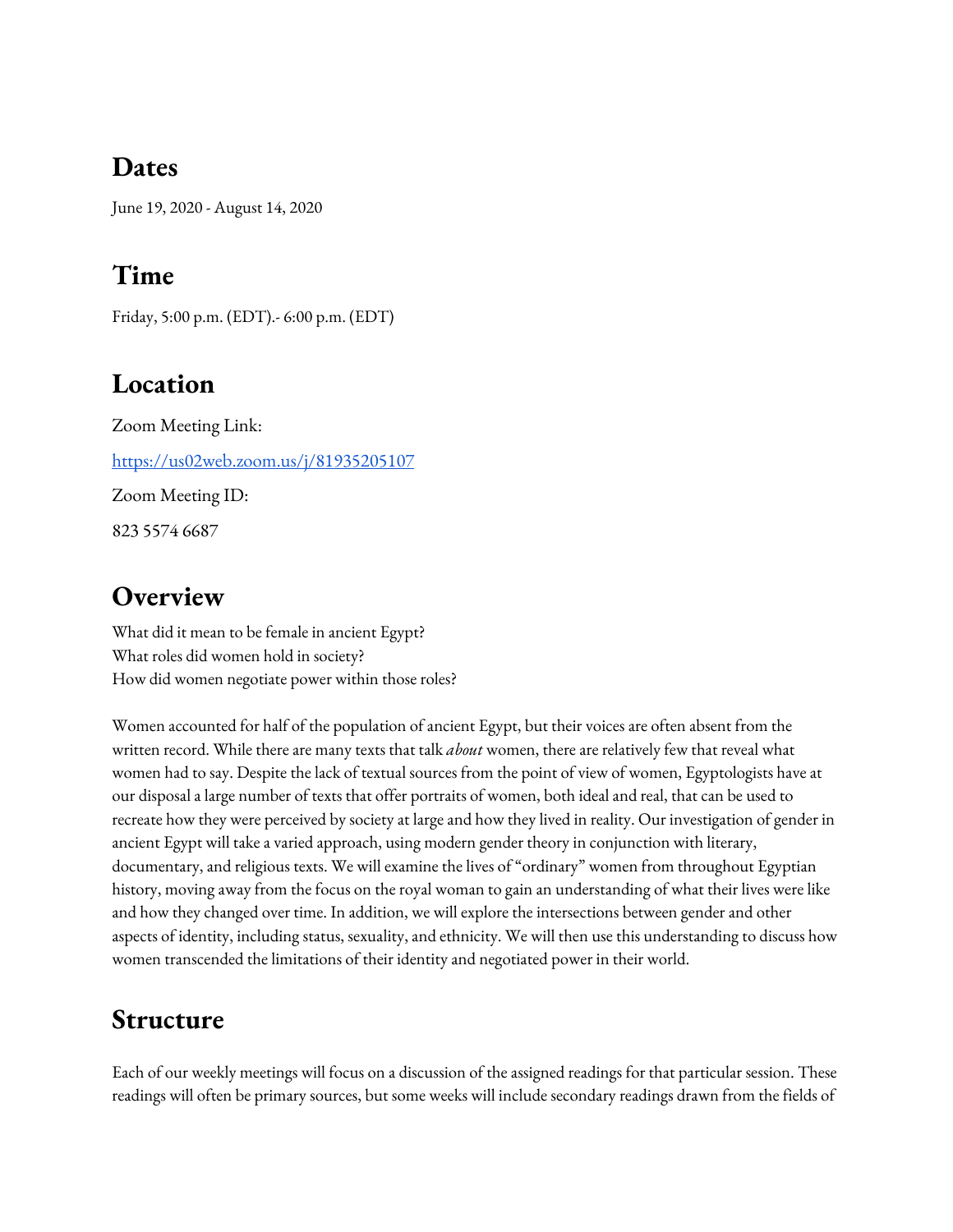gender and sexuality studies. Since our group is entirely discussion based, to get the most out of the discussion it's best to do the readings in advance and come prepared with talking points and questions. I aim to provide all readings at least a week in advance to account for schedules. I want this discussion to be informal and inclusive, so come prepared to talk as little or as much as fits your comfort level. Camera on or off, microphone on or off, we'll work so that everyone has a chance to share their thoughts. Please feel free to use the chat feature if that's where you're most comfortable!

Our sessions will be thematically organized, starting with a historical overview of studying women, looking at a definition of women, and then examining the roles of women in ancient Egypt. I hope to provide a mix of texts that feature women as society viewed them vs. the words of actual women. Since we're limited in our time, we won't be able to cover everything. Please feel free to reach out if a certain session interests you, and I can provide additional readings.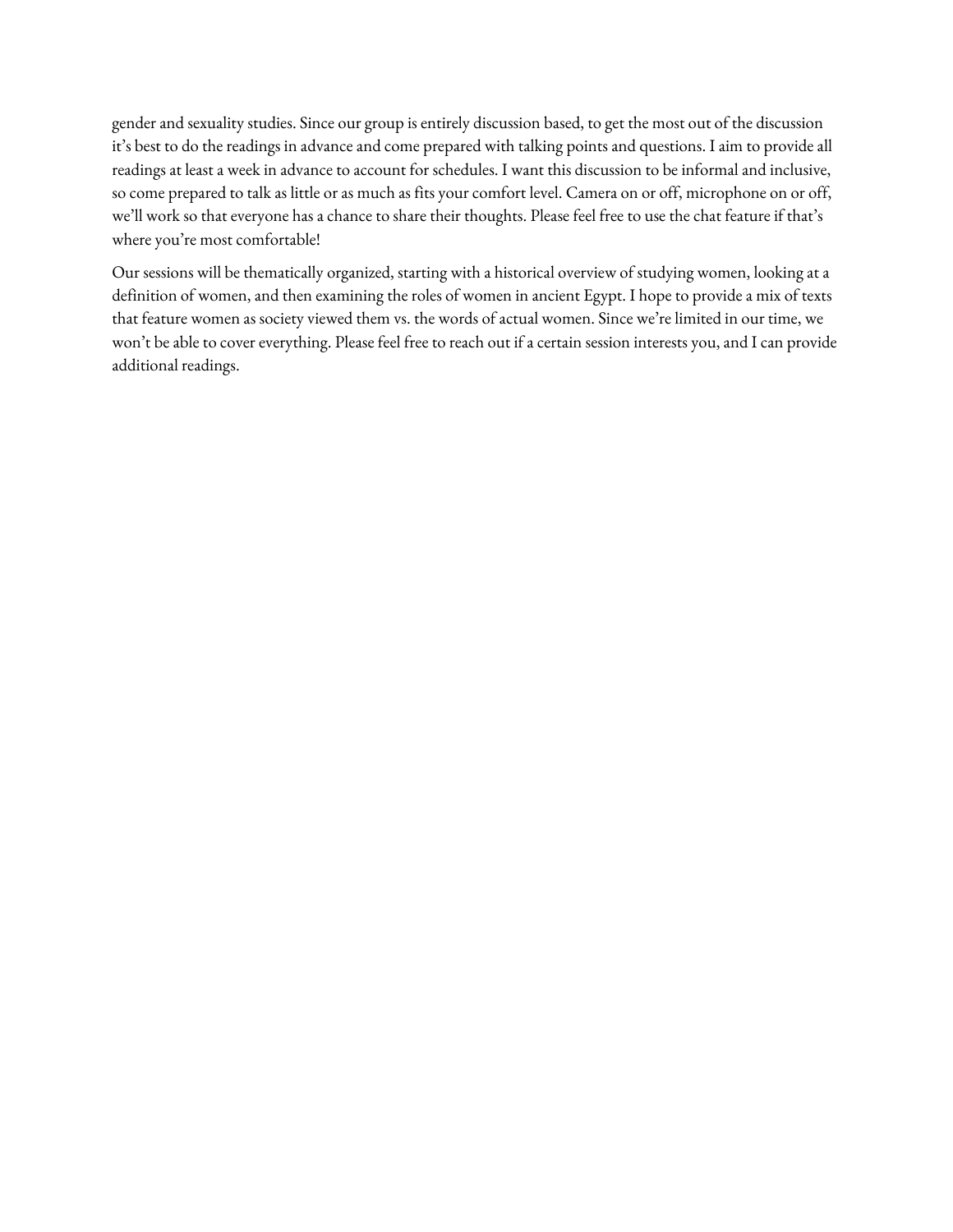# **Schedule**

Our schedule will develop as we go, but I will aim to give you the reading list at least a week in advance. My apologies this first session is going up a bit close to the wire!

For this first session, we'll look at secondary literature to establish a foundation for how gender studies can be applied to Egyptology.

#### **Meeting 1 (June 19): Introduction and Historical Overview**

Secondary Sources:

- Scott, "Gender: A Useful Category of Historical [Analysis,"](https://drive.google.com/file/d/1HjEIo_UxqRUhGi2a3fvA-lzXvwCDOmjC/view?usp=sharing) *The [American](https://drive.google.com/file/d/1HjEIo_UxqRUhGi2a3fvA-lzXvwCDOmjC/view?usp=sharing) Historical Review* 91(1986): pp. [1053-1075.](https://drive.google.com/file/d/1HjEIo_UxqRUhGi2a3fvA-lzXvwCDOmjC/view?usp=sharing)
- Gay, ["Introduction,"](https://drive.google.com/file/d/1SkXfu8XMuXduiL65sBUO47pSHYFNbSgP/view?usp=sharing) in *[Women](https://drive.google.com/file/d/1SkXfu8XMuXduiL65sBUO47pSHYFNbSgP/view?usp=sharing) in Ancient Egypt*, pp. [11-20.](https://drive.google.com/file/d/1SkXfu8XMuXduiL65sBUO47pSHYFNbSgP/view?usp=sharing)

#### Further Reading/Follow Up Points:

- Female Literacy
	- Bryan, "Evidence for Female Literacy from Theban Tombs of the New [Kingdom,](https://drive.google.com/file/d/1hQXlO6NNSlcp7DBl-SAwoWfvSGzajOdy/view?usp=sharing) *Bulletin of the [Egyptological](https://drive.google.com/file/d/1hQXlO6NNSlcp7DBl-SAwoWfvSGzajOdy/view?usp=sharing) Seminar* 6 [\(1985\):](https://drive.google.com/file/d/1hQXlO6NNSlcp7DBl-SAwoWfvSGzajOdy/view?usp=sharing) pp. 17-32.
- Sexuality in Ancient Egypt
	- The Case of Niankhkhnum and Khnumhotep (Debate still, are they twins? lovers?)
		- [http://www.egyptology.com/niankhkhnum\\_khnumhotep/](http://www.egyptology.com/niankhkhnum_khnumhotep/)
		- Dowson, ["Queering](https://drive.google.com/file/d/1MIxgOqyshIurg1bi-LCcsJj__q_8jpbh/view?usp=sharing) Sex and [Gender](https://drive.google.com/file/d/1MIxgOqyshIurg1bi-LCcsJj__q_8jpbh/view?usp=sharing) in Ancient Egypt," in Sex and Gender in *[Ancient](https://drive.google.com/file/d/1MIxgOqyshIurg1bi-LCcsJj__q_8jpbh/view?usp=sharing) Egypt* [\(2008\):](https://drive.google.com/file/d/1MIxgOqyshIurg1bi-LCcsJj__q_8jpbh/view?usp=sharing) pp. 27-46.
		- Reeder, "Queer Egyptologies of Niankhkhnum and [Khnumhotep,"](https://drive.google.com/file/d/1g01zRUNh8pGvqOCGa9gut50VcaKbmSEn/view?usp=sharing) in *Sex [and](https://drive.google.com/file/d/1g01zRUNh8pGvqOCGa9gut50VcaKbmSEn/view?usp=sharing) Gender in [Ancient](https://drive.google.com/file/d/1g01zRUNh8pGvqOCGa9gut50VcaKbmSEn/view?usp=sharing) Egypt* (2008): pp. [143-155.](https://drive.google.com/file/d/1g01zRUNh8pGvqOCGa9gut50VcaKbmSEn/view?usp=sharing)
		- Vasiljevic, "Embracing His Double: Niankhkhnum and [Khnumhotep,"](https://drive.google.com/file/d/17AI08eCWLGQWcGpJd3axJaBBJ7aJ9xpz/view?usp=sharing) SAK 37 (2008): pp. [363-372.](https://drive.google.com/file/d/17AI08eCWLGQWcGpJd3axJaBBJ7aJ9xpz/view?usp=sharing)
	- The Story of King Neferkara and General Sasanet
		- Van Dijk, "The Nocturnal [Wanderings](https://drive.google.com/file/d/1dr87Q12ZeJt58-5mi-YfM49lUKL0y5iA/view?usp=sharing) of King Neferkara," BdE 106/4 (1993): pp. [387-393.](https://drive.google.com/file/d/1dr87Q12ZeJt58-5mi-YfM49lUKL0y5iA/view?usp=sharing)
	- The Contendings of Horus and Seth
- Royal Nurse Motif and Self-Presentation of Women
	- Earliest attestation of royal nurse holding a child on her lap from the tomb of Kenamun (TT93), Kenamun depicts his mother with the figure of Amenhotep II on her lap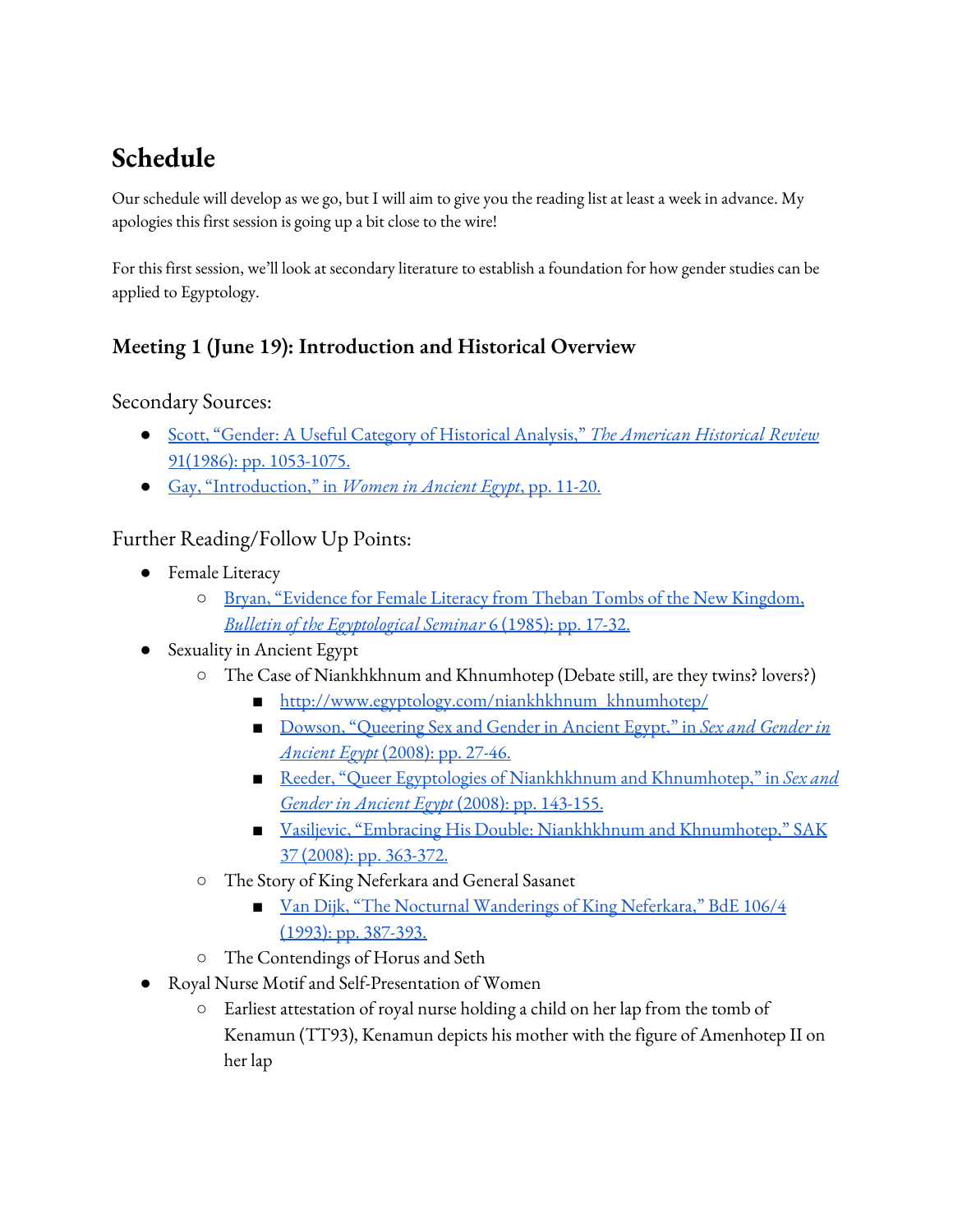# Meeting 2 (June 26): Women's (Normative) Social Roles -- Mothers, Wives, Daughters

Primary Sources:

● Selections from Wisdom [Literature](https://docs.google.com/document/d/1R6PurTKH01MzhQfDroTalDD3aifDGlJpR9lJEppqO5I/edit?usp=sharing)

Second Sources:

- These are a bit long, but they contextualize the normative roles of women. Please read them if you have time, but no worries if not. Many of the primary sources they cite overlap with the selections above, but there are also interesting sections from other literature and some documentary texts.
- [Graves-Brown,](https://drive.google.com/file/d/1DYhXLJz3LtqmLR3FR6dpO4oLFQBF3a2C/view?usp=sharing) "Reversing the Ordinary Practices of Mankind," in *[Dancing](https://drive.google.com/file/d/1DYhXLJz3LtqmLR3FR6dpO4oLFQBF3a2C/view?usp=sharing) for Hathor: [Women](https://drive.google.com/file/d/1DYhXLJz3LtqmLR3FR6dpO4oLFQBF3a2C/view?usp=sharing) in Ancient Egypt* [\(2008\):](https://drive.google.com/file/d/1DYhXLJz3LtqmLR3FR6dpO4oLFQBF3a2C/view?usp=sharing) pp. 33-50.
- [Graves-Brown,](https://drive.google.com/file/d/1_ORXae8ahg6tPmLkT0DUfR0MX82oBbpJ/view?usp=sharing) "Birth, Life, Death," in *[Dancing](https://drive.google.com/file/d/1_ORXae8ahg6tPmLkT0DUfR0MX82oBbpJ/view?usp=sharing) for Hathor: Women in Ancient Egypt* [\(2008\):](https://drive.google.com/file/d/1_ORXae8ahg6tPmLkT0DUfR0MX82oBbpJ/view?usp=sharing) pp. [51-72.](https://drive.google.com/file/d/1_ORXae8ahg6tPmLkT0DUfR0MX82oBbpJ/view?usp=sharing)

Hi, I (Ling-Fei Lin) am sharing two articles about the idea of "dangerous" women (here Tabubue), which are written by my advisor Steve Vinson at Indiana University:

Vinson, Stephen. 2011. Strictly [Tabubue:](https://drive.google.com/file/d/1eos4saSEWEhy9puyjf57rj2pCwfJk76Y/view?usp=sharing) The Legacy of an ancient Egyptian femme fatale. *[KMT:](https://drive.google.com/file/d/1eos4saSEWEhy9puyjf57rj2pCwfJk76Y/view?usp=sharing) A [Modern](https://drive.google.com/file/d/1eos4saSEWEhy9puyjf57rj2pCwfJk76Y/view?usp=sharing) Journal of Ancient Egypt*, [22.3:46–57.](https://drive.google.com/file/d/1eos4saSEWEhy9puyjf57rj2pCwfJk76Y/view?usp=sharing)

Vinson, Stephen. The Names [Naneferkaptah,](https://drive.google.com/file/d/1S4t6DMuaRPOXaKU8EIP-towoTiLuYM-v/view?usp=sharing) Ihweret and Tabubue in the First Tale of Setne [Khaemwas,](https://drive.google.com/file/d/1S4t6DMuaRPOXaKU8EIP-towoTiLuYM-v/view?usp=sharing) *Journal of Near [Eastern](https://drive.google.com/file/d/1S4t6DMuaRPOXaKU8EIP-towoTiLuYM-v/view?usp=sharing) Studies* 68.4, pp. [283-303.](https://drive.google.com/file/d/1S4t6DMuaRPOXaKU8EIP-towoTiLuYM-v/view?usp=sharing)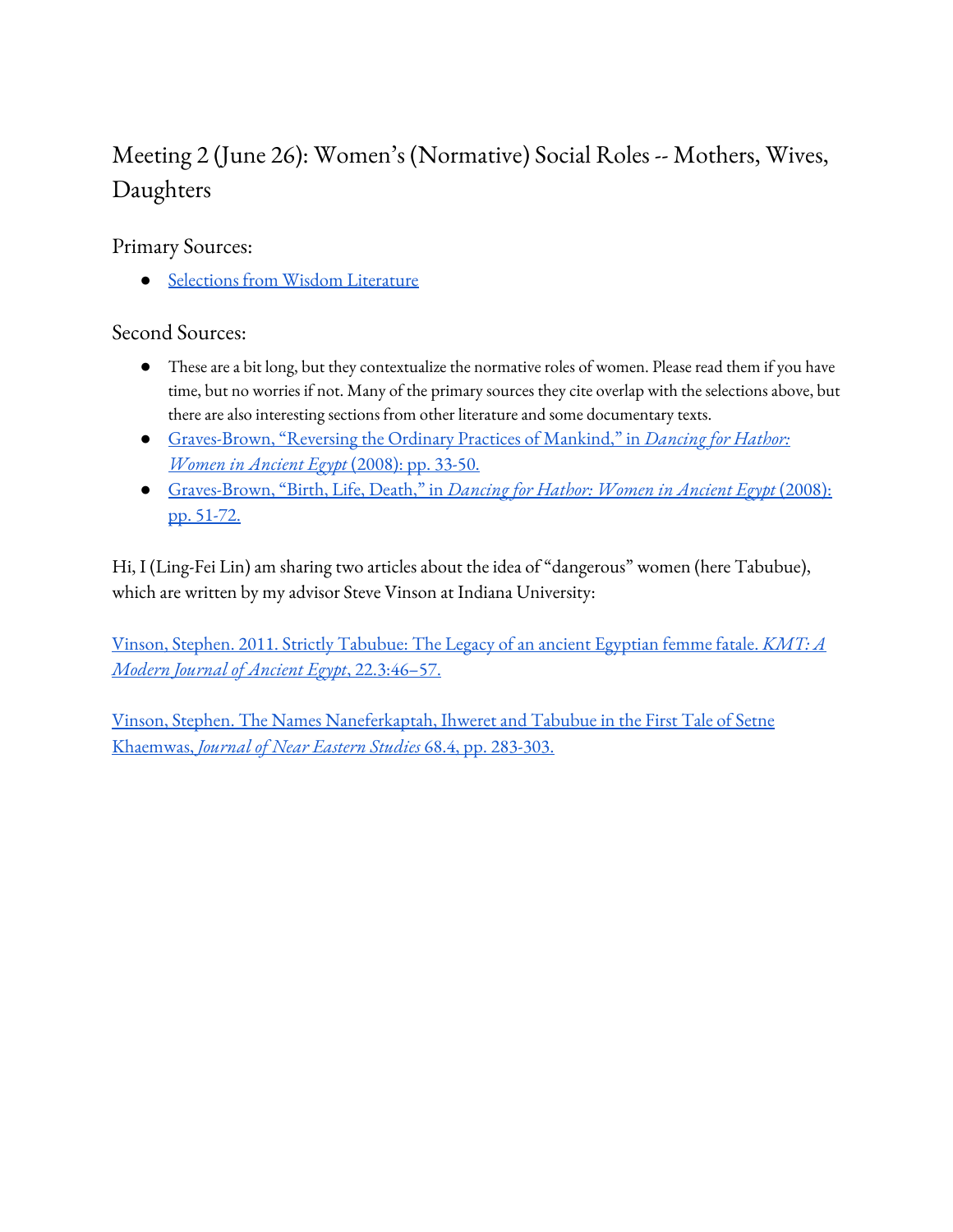#### Meeting 3 (July 3): Women's Economic and Legal Roles -- Women at Work

Primary Sources:

● Readings on [Women's](https://docs.google.com/document/d/1sxVVrsVb5ijhsm1Lq2iLUDaDY15UW0Cc6o8mzqFbT3I/edit?usp=sharing) Legal Roles

Secondary Sources:

- These two readings came from the catalog for an exhibition at the Oriental Institute on Meresamun, a singer for the Temple of Amun. They include catalog entries for accompanying artifacts, but feel free to skip those sections and just look at the pictures!
- Johnson, "The Social, [Economic,](https://drive.google.com/file/d/1-5WiXOAlXIiKBXmNvVx7kF2YgvVCVm5C/view?usp=sharing) and Legal Status of Women in Ancient Egypt," in *The [Life](https://drive.google.com/file/d/1-5WiXOAlXIiKBXmNvVx7kF2YgvVCVm5C/view?usp=sharing) of [Meresamun](https://drive.google.com/file/d/1-5WiXOAlXIiKBXmNvVx7kF2YgvVCVm5C/view?usp=sharing)* [\(2009\):](https://drive.google.com/file/d/1-5WiXOAlXIiKBXmNvVx7kF2YgvVCVm5C/view?usp=sharing) pp. 82-97.
- Lorenz, "Women and Their [Employment,"](https://drive.google.com/file/d/1dpGyPV16LrpkGkm2R30odBkWF06WTovj/view?usp=sharing) in *The Life of [Meresamun](https://drive.google.com/file/d/1dpGyPV16LrpkGkm2R30odBkWF06WTovj/view?usp=sharing)* (2009): pp. [98-109.](https://drive.google.com/file/d/1dpGyPV16LrpkGkm2R30odBkWF06WTovj/view?usp=sharing)

#### Further Reading/Follow Up Points:

- [Donker](https://drive.google.com/file/d/1p5j1--uLAE0Q9pMTkIjLPrWHVgMrLxsG/view?usp=sharing) van Heel, K. *Mrs. [Naunakhte:](https://drive.google.com/file/d/1p5j1--uLAE0Q9pMTkIjLPrWHVgMrLxsG/view?usp=sharing) The Women of Ramesside Deir al-Medina* [\(2016\).](https://drive.google.com/file/d/1p5j1--uLAE0Q9pMTkIjLPrWHVgMrLxsG/view?usp=sharing)
- [Donker](https://drive.google.com/drive/folders/1ToTIZb3HZpPNuA2yFMw0YmQeZI7Y5cPN?usp=sharing) van Heel, K. *Mrs. Tsenhor: A Female [Entrepreneur](https://drive.google.com/drive/folders/1ToTIZb3HZpPNuA2yFMw0YmQeZI7Y5cPN?usp=sharing) in Ancient Egypt* [\(2014\).](https://drive.google.com/drive/folders/1ToTIZb3HZpPNuA2yFMw0YmQeZI7Y5cPN?usp=sharing)
- P. Salt 124: The Petition of [Amennakht](https://drive.google.com/file/d/1YYEMX3w1xA2yZ7NFiSr9aYj5k12RDkaG/view?usp=sharing) (details Paneb's crimes).
	- Here's a [link](https://papyrus-stories.com/2020/06/26/mob-rule-and-personal-relations-in-an-egyptian-village/) to a recent post on Jenny Cromwell's blog "Papyrus Stories." It discusses a letter that seems to record a mob from Deir el-Medina going after a woman who had been sleeping with a married man.
- Transfer Documents/Wills
	- Stela of [Senmose](https://drive.google.com/file/d/1E-lT8MWXQz6JRP_7o15803a_BA97XNSy/view?usp=sharing) New Kingdom transfer document/will where a wife inherits all the property of her husband. In this case, he has not adopted her.
	- S. Cairo [42208](https://drive.google.com/file/d/1c6193JNj_6GZO-wHiF2LbDMlisGlGzZq/view?usp=sharing) Third Intermediate Period transfer document/will where a daughter inherits all the property of her parents.
- Annuity Contract -- These are sometimes called marriage contracts, but that term is a bit misleading. They didn't establish the marriage (no contract was needed for that), but rather handled economic aspects of marriage between individuals wealthy enough to need it. They outlined the property rights and financial obligations of the spouses.
	- P. [Hawara](https://drive.google.com/file/d/1W84y8AtqptWyu8kcbG580OlESRLBG1mA/view?usp=sharing) 1
	- [Photo](https://oi-idb-static.uchicago.edu/multimedia/257784/D.%2029941_E17481_003.1920x1200.jpg) of the contract, which is itself a symbol of conspicuous consumption. They were written on long pieces of papyrus, with much of the papyrus left blank.
- Here's a [link](https://papyrus-stories.com/2019/04/29/if-god-saves-him-from-death-donation-of-a-boy-to-a-coptic-monastery/) to an older post from Cromwell's blog on child donation in the Coptic period. I also generally recommend her blog, which features short posts on many topics using a text on papyrus as the frame. While much of it is for the Late period and Coptic period, earlier texts do show up from time to time.
- [Ritner,](https://drive.google.com/file/d/1FrgkcyKc5Odt_wyIROYrQ71pxopwu4kz/view?usp=sharing) R. *Egypt under Roman Rule: The Legacy of [Ancient](https://drive.google.com/file/d/1FrgkcyKc5Odt_wyIROYrQ71pxopwu4kz/view?usp=sharing) Egypt*, pp. [1-33.](https://drive.google.com/file/d/1FrgkcyKc5Odt_wyIROYrQ71pxopwu4kz/view?usp=sharing)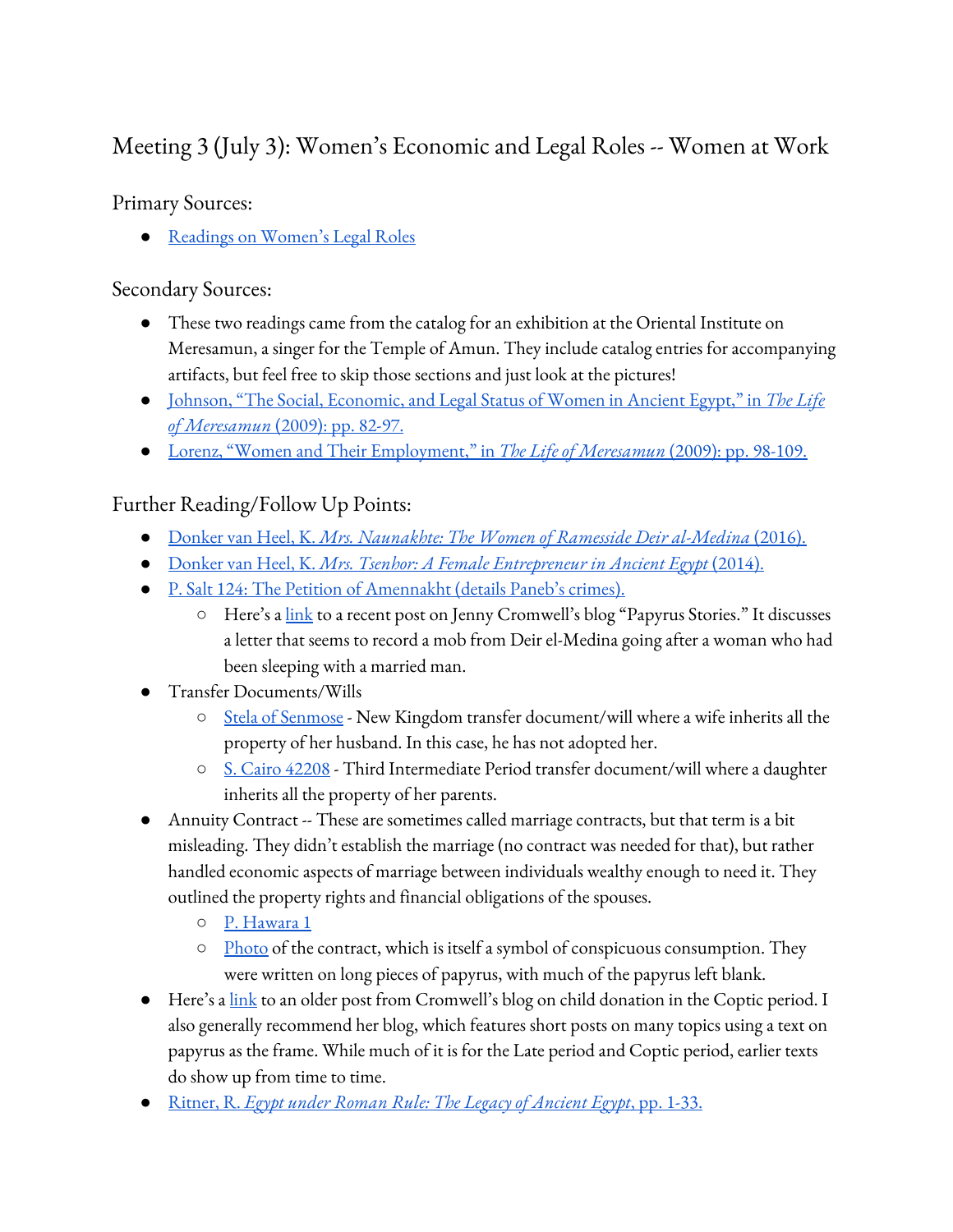## Meeting 4 (July 10): Women's Religious Roles

#### Primary Sources:

● McDowell, ["Religion,"](https://drive.google.com/file/d/1F6n78gQe9vaCJfBSwwlPMrNQBktFSi_H/view?usp=sharing) in *Village Life in [Ancient](https://drive.google.com/file/d/1F6n78gQe9vaCJfBSwwlPMrNQBktFSi_H/view?usp=sharing) Egypt* (1999): pp. [91-126.](https://drive.google.com/file/d/1F6n78gQe9vaCJfBSwwlPMrNQBktFSi_H/view?usp=sharing) This section has many primary sources related to religious practice, so I've highlighted the ones that are most closely connected to women's religious roles.

Secondary Sources: As always, please feel free to read as much or as little as you'd like/have time to read!

- [Graves-Brown.](https://drive.google.com/file/d/1bmIP5gQz970PuBhQiNncglNQvHXeDEGi/view?usp=sharing) "Women's Work," in *[Dancing](https://drive.google.com/file/d/1bmIP5gQz970PuBhQiNncglNQvHXeDEGi/view?usp=sharing) for Hathor: Women in Ancient Egypt* [\(2008\):](https://drive.google.com/file/d/1bmIP5gQz970PuBhQiNncglNQvHXeDEGi/view?usp=sharing) pp. [73-98.](https://drive.google.com/file/d/1bmIP5gQz970PuBhQiNncglNQvHXeDEGi/view?usp=sharing) No need to read this entire chapter! I highlighted a few sections that spotlight the work that women did to support the religious institution of the temple.
- Teeter, E. "Inside the Temple: The Role and [Function](https://drive.google.com/file/d/1S6vYMvd-caETcKoeqj0YvsFHIWNk5sbQ/view?usp=sharing) of Temple Singers," in *The [Life](https://drive.google.com/file/d/1S6vYMvd-caETcKoeqj0YvsFHIWNk5sbQ/view?usp=sharing) of [Meresamun](https://drive.google.com/file/d/1S6vYMvd-caETcKoeqj0YvsFHIWNk5sbQ/view?usp=sharing)* [\(2009\):](https://drive.google.com/file/d/1S6vYMvd-caETcKoeqj0YvsFHIWNk5sbQ/view?usp=sharing) pp. 25-29. This short chapter from a museum exhibition gives more information about the specific role of temple singers in Egypt.
- Robins, ["Personal](https://drive.google.com/file/d/1qCSIbCVSscSxRX7zIzy3zw7NU_hNsq2c/view?usp=sharing) Religion and Death," in *[Women](https://drive.google.com/file/d/1qCSIbCVSscSxRX7zIzy3zw7NU_hNsq2c/view?usp=sharing) in Ancient Egypt* (1993): [157-175.](https://drive.google.com/file/d/1qCSIbCVSscSxRX7zIzy3zw7NU_hNsq2c/view?usp=sharing) This chapter from Robin's book on women deals with women's religious role at home and is a nice balance to the other readings which are more state religion focused.

#### Further Reading/Follow Up Points:

- [Abydos](https://drive.google.com/file/d/1u0_M2XflSz7suK-59k4YlMpyUXFkVd2l/view?usp=sharing) Birth Brick.
- [Childbirth](https://www.penn.museum/sites/expedition/childbirth-magic/) Magic, Bed Figurines. Here's a short write-up on the beds written by the author of the recent dissertation I mentioned.
- Ritner, "Magic in [Medicine,"](https://drive.google.com/file/d/1Btfuj_VceE2pJa0-cIcMlplFZ_MAcABb/view?usp=sharing) pp. 326-329. This short work has info about the use of mother's milk in magical and medical practice.
- Ritner, ["Household](https://drive.google.com/file/d/1hMc_Q2vcI97-nhv4EpId2nT8woxWYWjx/view?usp=sharing) Religion in Ancient Egypt," in *[Household](https://drive.google.com/file/d/1hMc_Q2vcI97-nhv4EpId2nT8woxWYWjx/view?usp=sharing) and Family Religion in [Antiquity](https://drive.google.com/file/d/1hMc_Q2vcI97-nhv4EpId2nT8woxWYWjx/view?usp=sharing)* (2008), pp. [171-196.](https://drive.google.com/file/d/1hMc_Q2vcI97-nhv4EpId2nT8woxWYWjx/view?usp=sharing) This chapter talks about puberty, pregnancy/fertility, and birth through the lens of religious practice.
- Ritner, "A Uterine Amulet in the OI [Collection,"](https://drive.google.com/file/d/1EkVItpZPkbDmlOgQfagxpykFYqmGsliU/view?usp=sharing) *[JNES](https://drive.google.com/file/d/1EkVItpZPkbDmlOgQfagxpykFYqmGsliU/view?usp=sharing)* 43 (1984), pp. [209-221.](https://drive.google.com/file/d/1EkVItpZPkbDmlOgQfagxpykFYqmGsliU/view?usp=sharing)
- [Ritner,](https://drive.google.com/file/d/1ZjvWNQSJjC_qLgni0cMFeH2VoQdoE3Wg/view?usp=sharing) "Isis and the Name of Re," in *The Context of [Scripture](https://drive.google.com/file/d/1ZjvWNQSJjC_qLgni0cMFeH2VoQdoE3Wg/view?usp=sharing)*, pp. [33-34.](https://drive.google.com/file/d/1ZjvWNQSJjC_qLgni0cMFeH2VoQdoE3Wg/view?usp=sharing) In this text, Isis is called "a wise woman" and her role as a magical practitioner is highlighted. This role comes up again in *The Contendings of Horus and Seth* and it could be that women who acted in the role of wise women were connected to the magical power that Isis possessed.
- Cooney, "The Problem of Female Rebirth in New Kingdom Egypt: The [Fragmentation](https://drive.google.com/file/d/1RN7hWE-SpunhSnflfY0pnQKFlHJFg6Yc/view?usp=sharing) of the Female Individual in Her Funerary [Equipment,"](https://drive.google.com/file/d/1RN7hWE-SpunhSnflfY0pnQKFlHJFg6Yc/view?usp=sharing) pp. 1-25.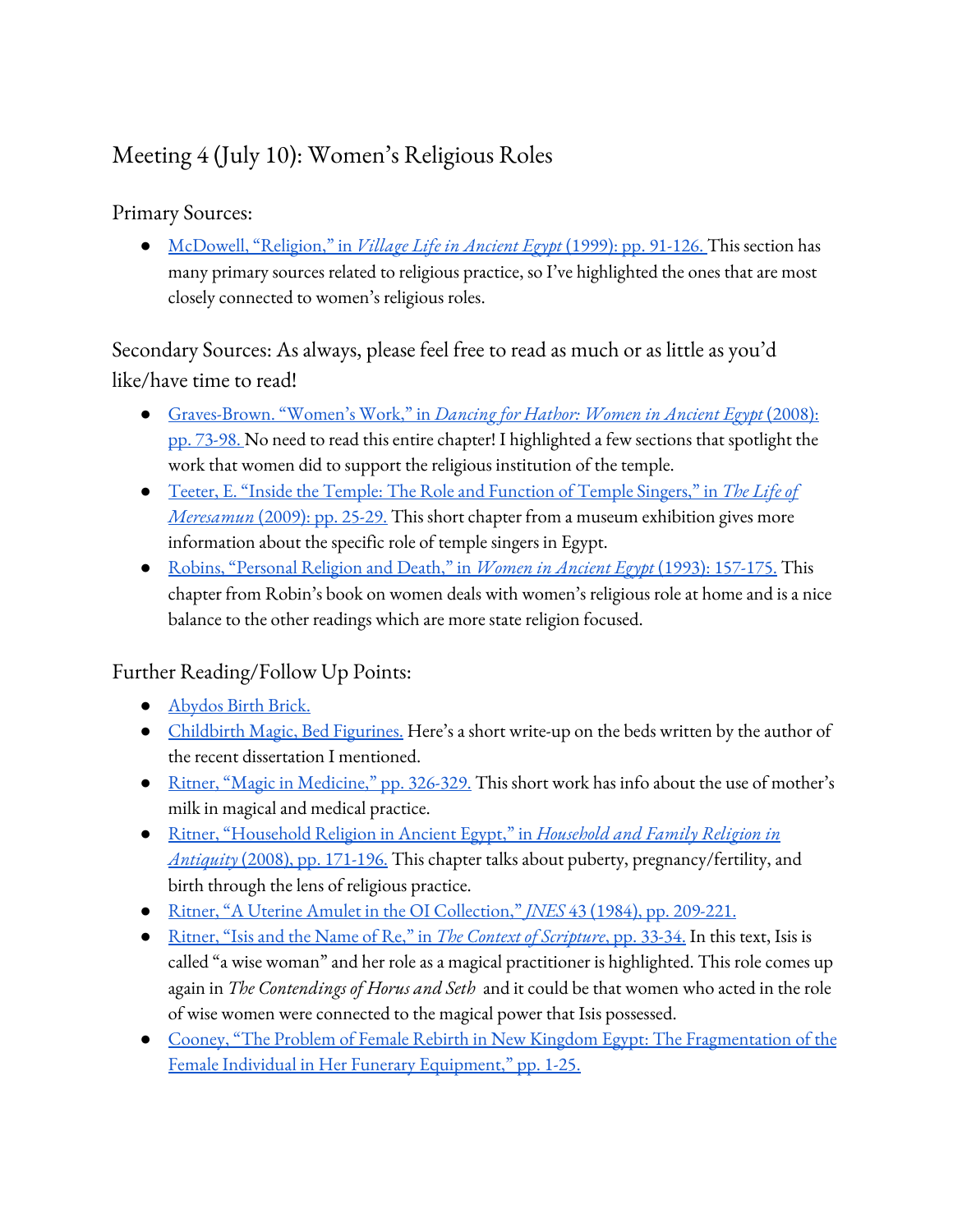● Cole, "The Gendered [Individual](https://drive.google.com/file/d/1_cV0iYVUEk70PnJe4ovEcAN07Xmnf6oQ/view?usp=sharing) in Funerary Papyri of the Ptolemaic and Roman Periods," *[JARCE](https://drive.google.com/file/d/1_cV0iYVUEk70PnJe4ovEcAN07Xmnf6oQ/view?usp=sharing)* 49, pp. [201-214.](https://drive.google.com/file/d/1_cV0iYVUEk70PnJe4ovEcAN07Xmnf6oQ/view?usp=sharing)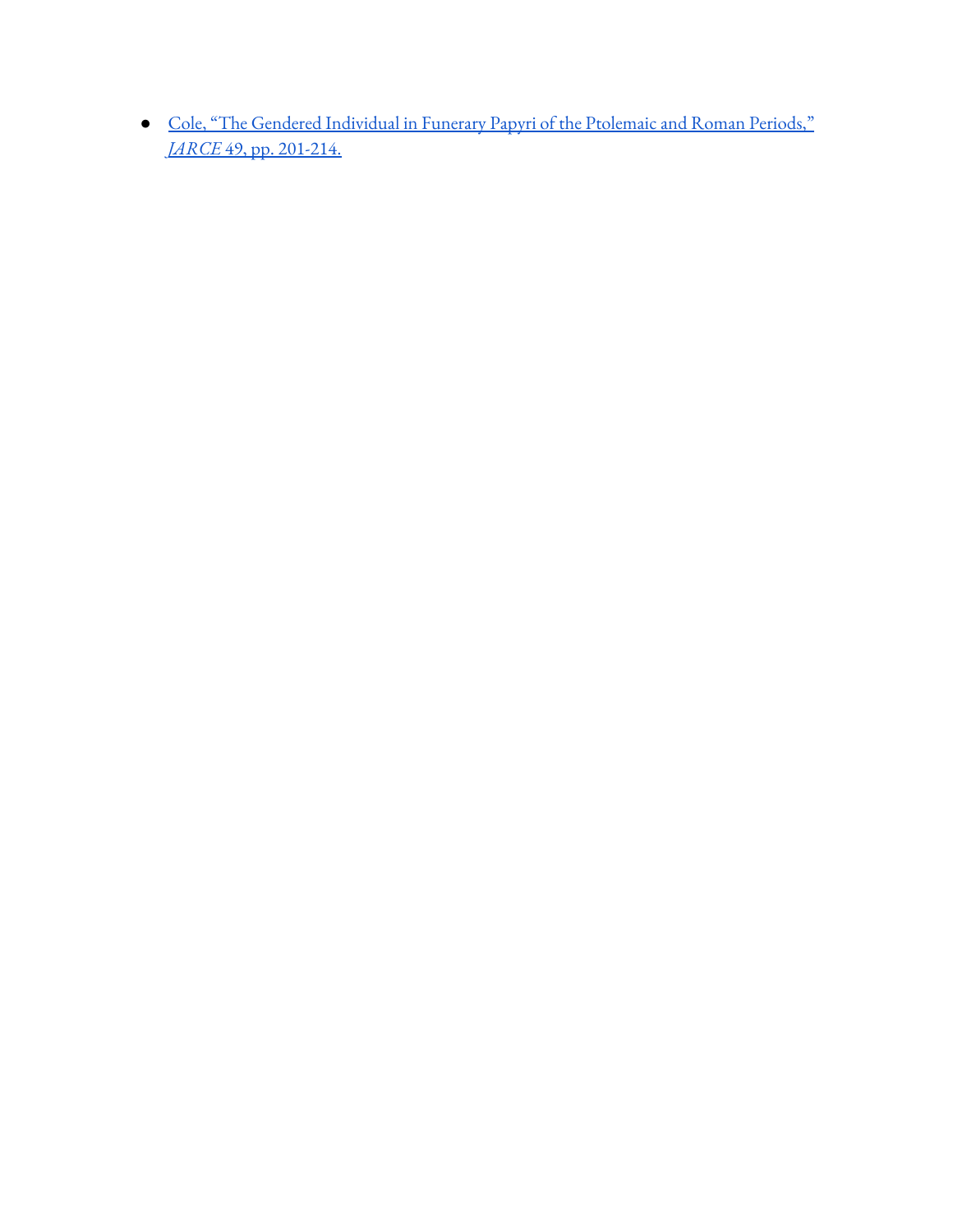## Meeting 5 (July 17): Sexuality

#### Primary Sources:

• [Selections](https://docs.google.com/document/d/16Ldd-FQiw4dj_3HLJ-YxSU8hUa4zUKbCBZgztZA5YvE/edit?usp=sharing) from the Love Songs. As you might imagine, texts where women talk explicitly about sexuality are rare. The love songs, however, give a glimpse into the topic. The songs here are all marked to be recited by women, though whether they were the composer is more difficult to say.

#### Secondary Sources:

- [Graves-Brown,](https://drive.google.com/file/d/1IrdsSOUqQhctH6mjqCpJy1XQ66Px8vOJ/view?usp=sharing) C., "Sexuality, Art, and Religion,["](https://drive.google.com/file/d/1IrdsSOUqQhctH6mjqCpJy1XQ66Px8vOJ/view?usp=sharing) [in](https://drive.google.com/file/d/1IrdsSOUqQhctH6mjqCpJy1XQ66Px8vOJ/view?usp=sharing) *[Dancing](https://drive.google.com/file/d/1IrdsSOUqQhctH6mjqCpJy1XQ66Px8vOJ/view?usp=sharing) for Hathor: Women in Ancient [Egypt](https://drive.google.com/file/d/1IrdsSOUqQhctH6mjqCpJy1XQ66Px8vOJ/view?usp=sharing)* (2000): pp. [99-127.](https://drive.google.com/file/d/1IrdsSOUqQhctH6mjqCpJy1XQ66Px8vOJ/view?usp=sharing)
- Meskell, L., ["Re-embedding](https://drive.google.com/file/d/12FCX-aa-xim-_3OcGNHb1VfXxnAphdVp/view?usp=sharing) Sex: Domesticity, Sexuality, and Ritual in New Kingdom Egypt," [in](https://drive.google.com/file/d/12FCX-aa-xim-_3OcGNHb1VfXxnAphdVp/view?usp=sharing) *[Archaeologies](https://drive.google.com/file/d/12FCX-aa-xim-_3OcGNHb1VfXxnAphdVp/view?usp=sharing) of Sexuality* (2000): [253-262.](https://drive.google.com/file/d/12FCX-aa-xim-_3OcGNHb1VfXxnAphdVp/view?usp=sharing)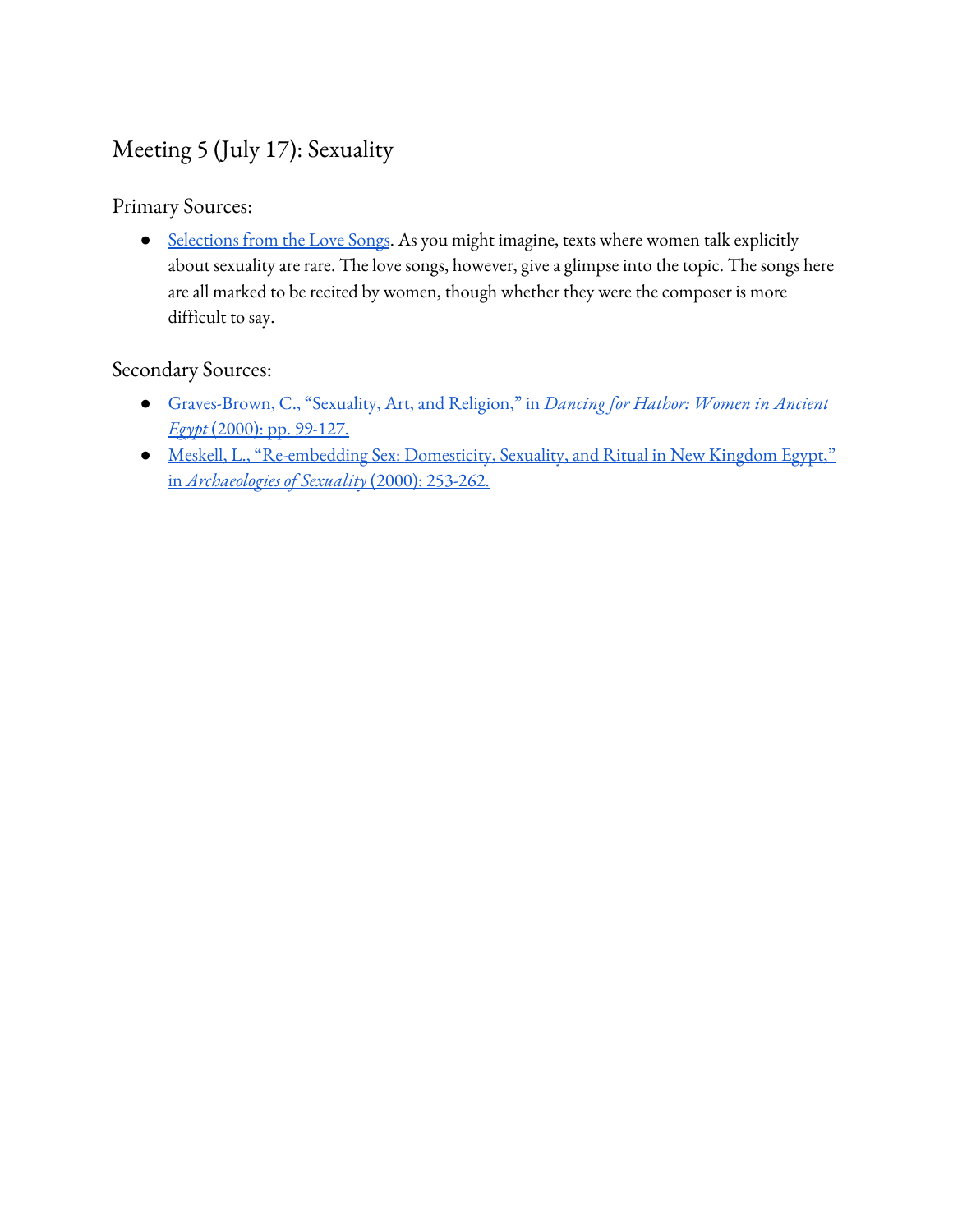## Meeting 6 (July 24): Representation and Self-Presentation: Women in Their Own Words

Primary Sources:

- The False Door of a Woman and the Stela of a Man [Accompanied](https://drive.google.com/file/d/1VA-nYzVw7PtiH1YYeFBrsdkCWZZj4xBz/view?usp=sharing) by His Wife.
- Two Stelae of Third [Intermediate](https://drive.google.com/file/d/1ezEnWp6LpBJCU2LpQlCefID8u8b1gkbN/view?usp=sharing) Period Women.
- [McDowell,](https://drive.google.com/file/d/1aeKiNk5wEjOYwa9oFpUnMVCL5eHCnjLZ/view?usp=sharing) A. Some Letters from Women, in *Village Life in [Ancient](https://drive.google.com/file/d/1aeKiNk5wEjOYwa9oFpUnMVCL5eHCnjLZ/view?usp=sharing) Egypt* [\(1999\),](https://drive.google.com/file/d/1aeKiNk5wEjOYwa9oFpUnMVCL5eHCnjLZ/view?usp=sharing) pp. 41-43.

#### Secondary Sources:

● Ayad, M. "Women's [Self-Presentation](https://drive.google.com/file/d/1DdgHPvbMAKvsyVTUxFSZmXH8E70HUt5L/view?usp=sharing) in Pharaonic Egypt," in *Living [Forever:](https://drive.google.com/file/d/1DdgHPvbMAKvsyVTUxFSZmXH8E70HUt5L/view?usp=sharing) [Self-Presentation](https://drive.google.com/file/d/1DdgHPvbMAKvsyVTUxFSZmXH8E70HUt5L/view?usp=sharing) in Ancient Egypt* [\(2020\).](https://drive.google.com/file/d/1DdgHPvbMAKvsyVTUxFSZmXH8E70HUt5L/view?usp=sharing)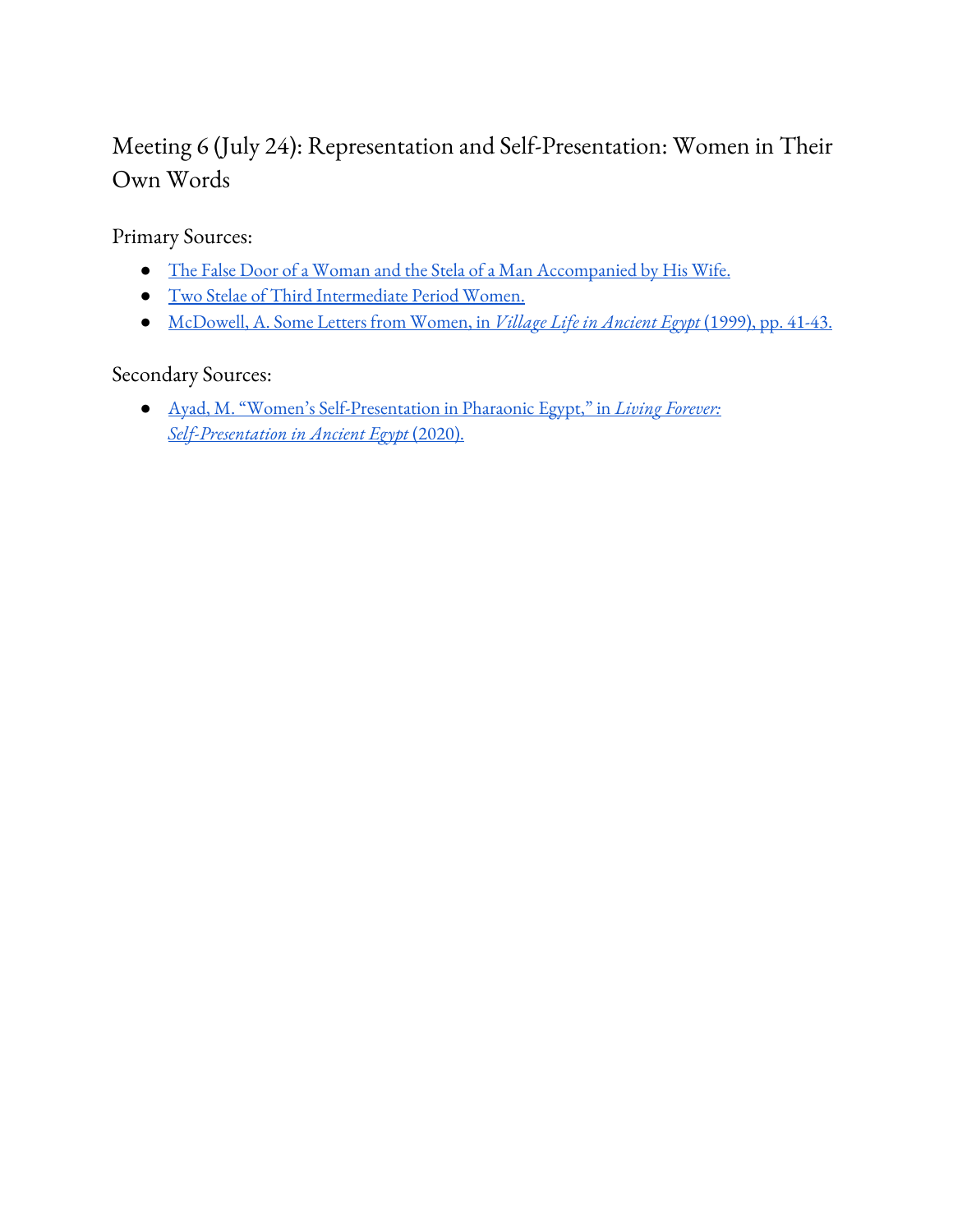# Meeting 7 (August 7): "Dangerous" Women

Primary Sources:

- The Tale of Setna and the [Mummies](https://drive.google.com/file/d/1j-l4akf8XhfFAUAJvAfNJH1xn9RwKO_2/view?usp=sharing)
- The Tale of the Two [Brothers](https://drive.google.com/file/d/1YZyevrF-2pJzyPgGynAkvLBy2MVNKxUj/view?usp=sharing)

#### Secondary Sources:

● Vinson, S. "Strictly Tabubue: The Legacy of an Ancient [Egpyptian](https://drive.google.com/file/d/19osAj0i8csp_EJ3n5ZOHuaIQCacdJ8BE/view?usp=sharing) Femme Fatale," in *[KMT](https://drive.google.com/file/d/19osAj0i8csp_EJ3n5ZOHuaIQCacdJ8BE/view?usp=sharing)* 22.3 [\(2011\):](https://drive.google.com/file/d/19osAj0i8csp_EJ3n5ZOHuaIQCacdJ8BE/view?usp=sharing) pp. 46-57.